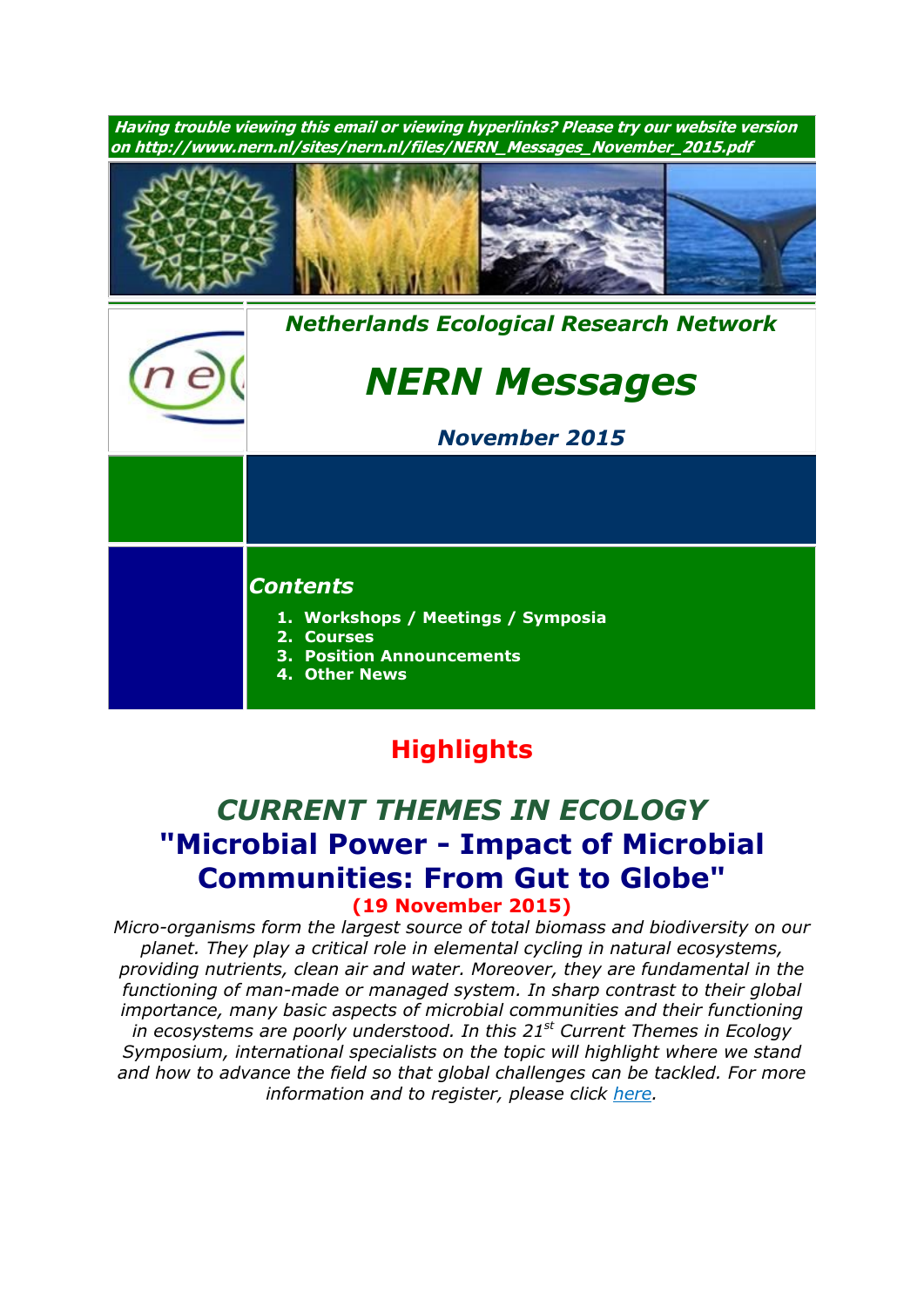## *On-site Postgraduate Course SOUTH AFRICA* **The Science of Conservation: Managing Biodiversity in a Changing World (2-12 March 2016)**

*Biodiversity is declining in many areas as natural vegetation and wildlife are challenged to adapt to changes in human land use and climate. This decline has been put forward as an underestimated driver of global change where the repercussions for ecosystem functioning and human wellbeing may be enormous. At the same time, many areas are experiencing a rewilding in terms of natural vegetation and wildlife. These shifts in biodiversity create a complex set of challenges as well as opportunities. This course addresses the complexity of human-wildlife interactions from an ecological as well as socio-economic perspective. For more information and to register, please click [here.](https://www.pe-rc.nl/biodiversity2016)*

#### **1. Workshops / Meetings / Symposia**

- **CURRENT THEMES IN ECOLOGY: "Microbial Power - Impact of Microbial Communities: From Gut to Globe" (19 November 2015) @ Lunteren, The Netherlands. For more information, please click [here.](http://nern.nl/CT2015)**
- **Netherlands Society for Behavioural Biology Conference** (25-27 November 2015) @ Soesterberg, The Netherlands. For more information, please click [here.](http://www.gedragsbiologie.nl/)
- **Mini-symposium: Sealevel rise (in Dutch)** (8 December 2015) @ Amsterdam, The Netherlands. For more information, please click [here.](http://knaw.nl/nl/actueel/agenda/zeespiegelstijging)
- **Conference: Plant Genetics and Breeding Technologies** (1-3 February 2016) @ Vienna, Austria. For more information, please click [here.](http://viscea.org/index.php/plant-genetics-breeding)
- **Conference: Plant Model Species: Fundamentals and Applications** (3-5 February 2016) @ Vienna, Austria. For more information, please click [here.](http://viscea.org/index.php/plant-model-species)
- **Student conference on Conservation Science** (22-24 March 2016) @ Cambridge, UK. For more information, please click [here.](http://sccs-cam.org/index.htm)
- **International Symposium: Future 4 Butterflies in Europe** @ (31 March 2 April 2016) Wageningen, The Netherlands. For more information, please click [here.](http://www.futureofbutterflies.nl/index.php?id=257)
- **Conference on Aquatic Invasive Species** (10-13 April 2016) @ Winnipeg, Manitoba, Canada. For more information, please click [here.](http://www.icais.org/)
- **Conference: Adaptations Futures - Practices and Solutions** (10-13 May 2016) @ Rotterdam, The Netherlands. For more information, please click [here.](http://www.adaptationfutures2016.org/)
- **Conference on Molecular Epidemiology and Evolutionary Genetics** (10-13 May 2016) @ Antwerp, Belgium. For more information, please click [here.](http://www.meegidconference.com/)